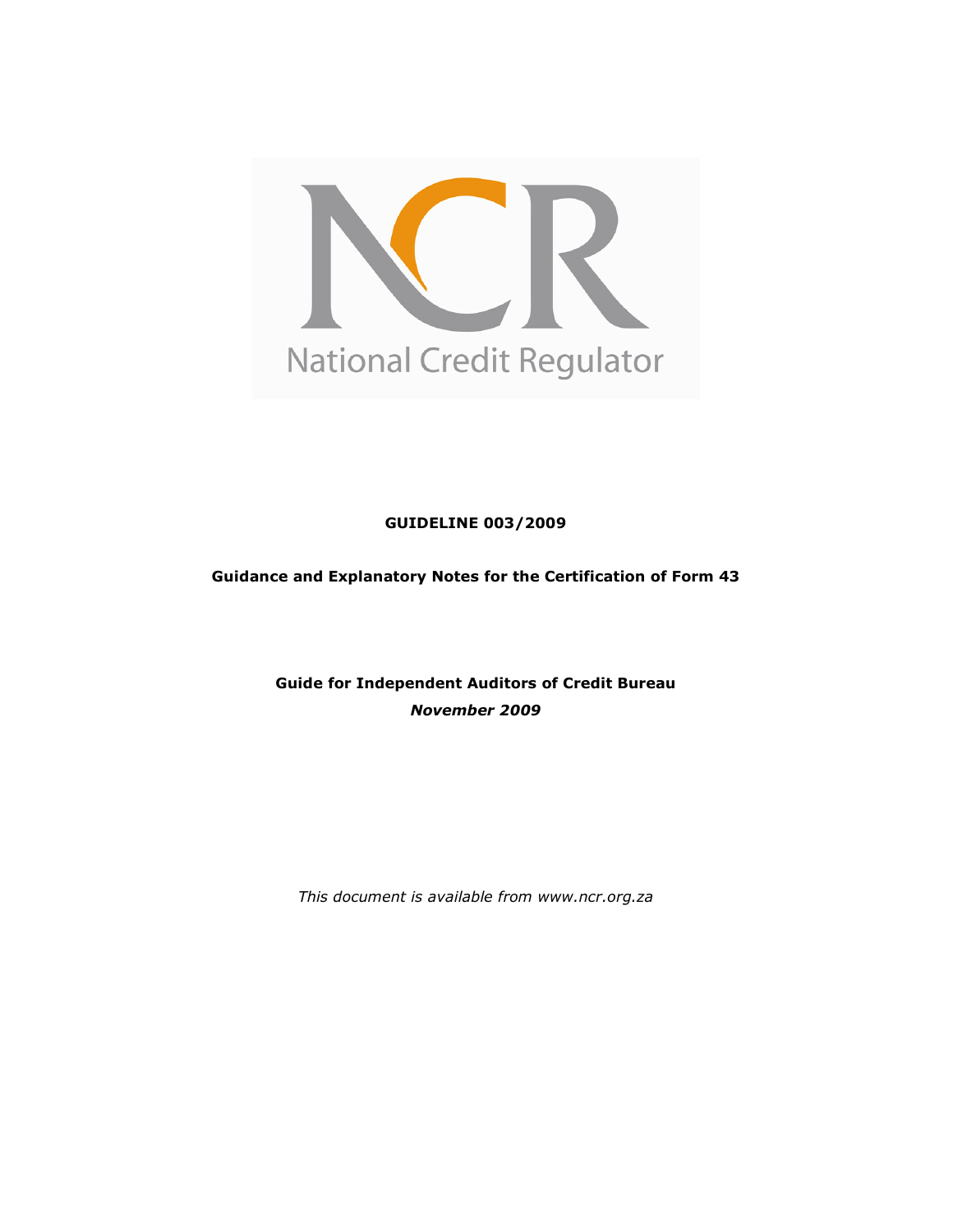#### SUMMARY

#### Guideline in respect of the Certification of Form 43

This document constitutes guidelines issued by the National Credit Regulator, in terms of sections  $16(1)(b)$ , 52(6) and 70(5) of the National Credit Act, No. 34 of 2005 and Regulation 70 of the Regulations to the National Credit Act, No. 34 of 2005.

This guideline is intended for independent auditors of the registered credit bureaus who by law are required to submit an annual compliance report which is certified by their independent auditors. This document provides guidance and explanatory notes pertaining to the certification of an annual compliance report, which must be submitted to the National Credit Regulator on an annual basis.

These guidelines should be read with the relevant sections of the National Credit Act, 34 of 2005 and Regulations. Where a definition, within these guidelines does not coincide with that of the National Credit Act, in all instances the definition within the National Credit Act will supersede and take precedence over any definition provided within these guidelines.

These guidelines may be updated from time to time. Credit bureaus will be informed of such changes by e-mail, fax or mail and updated guidelines will be placed on the NCR website.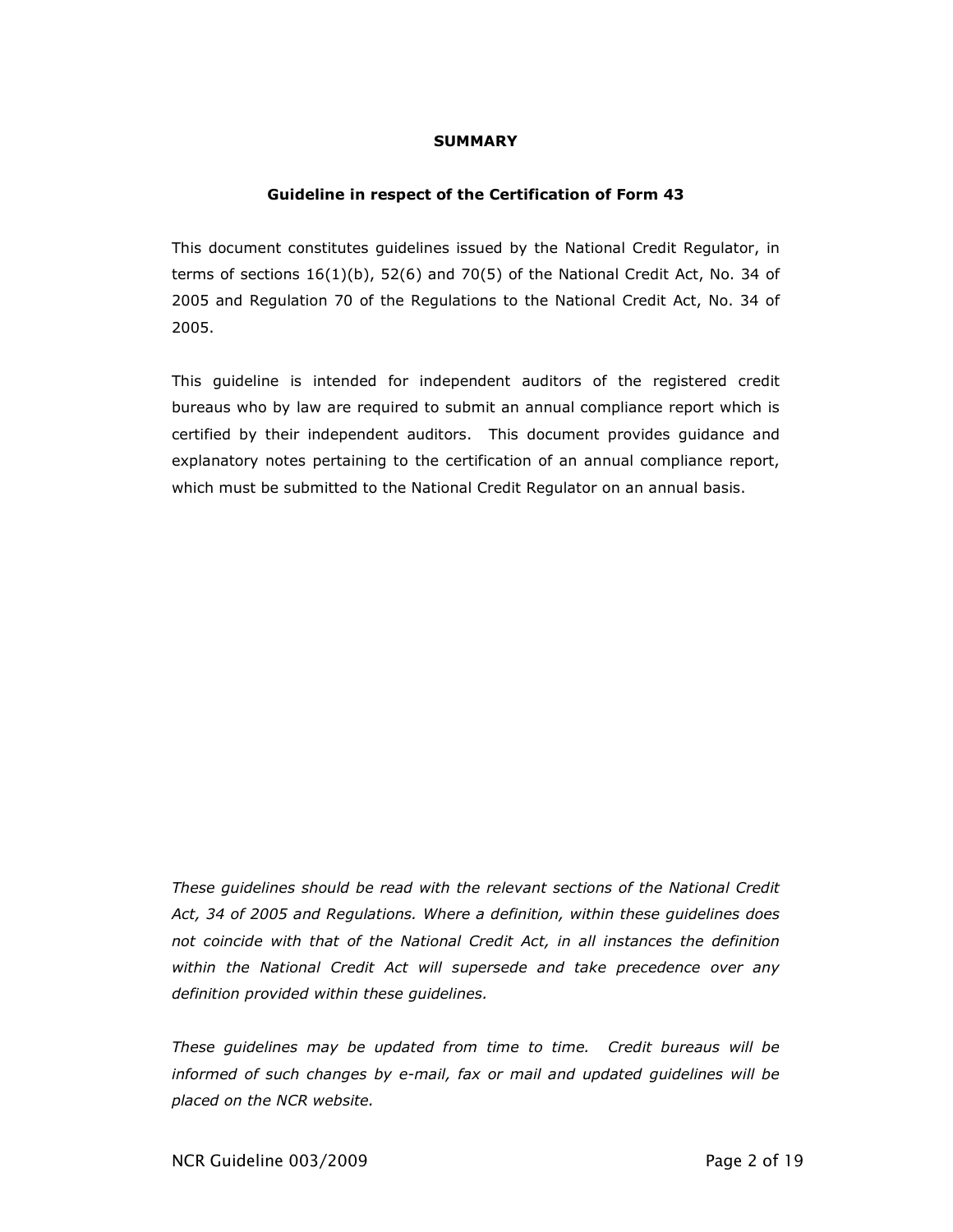#### **CONTENTS**

| $\mathbf{1}$ |                                                                      |
|--------------|----------------------------------------------------------------------|
| 2            |                                                                      |
| 3            |                                                                      |
| 4            |                                                                      |
| 5            | Form 43 - Section 1: Company Profile (only update if applicable)  10 |
| 6            |                                                                      |
| 7            |                                                                      |
| 8            |                                                                      |
| 9            |                                                                      |
| 10           |                                                                      |
| 11           | Form 43 - Section 7: Optional: Further Questions 18                  |
| 12           |                                                                      |
| 13           |                                                                      |
| 14           |                                                                      |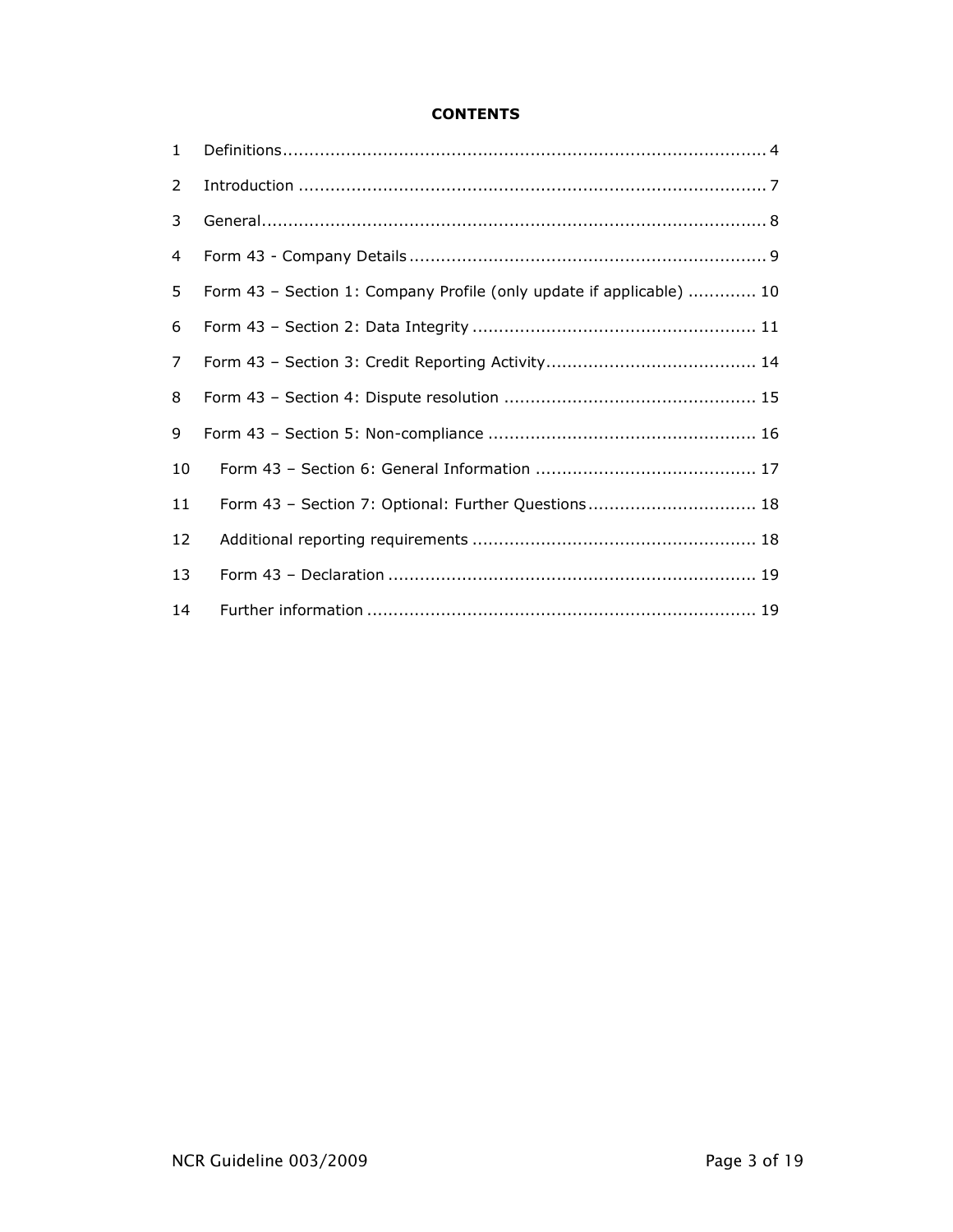## 1 Definitions

| Act                                   | The National Credit Act No. 34 of 2005                                                                                                                                                                                                                                                                                                                                                   |
|---------------------------------------|------------------------------------------------------------------------------------------------------------------------------------------------------------------------------------------------------------------------------------------------------------------------------------------------------------------------------------------------------------------------------------------|
| Annual compliance report              | The published Form 43 return in terms of<br>Section 52(6) of the National Credit Act, No. 34<br>of 2005 and Regulation 70 of the Regulations to<br>the National Credit Act, No. 34 of 2005.                                                                                                                                                                                              |
| Credit record                         | Any consumer record with one or more account,<br>profile<br>entry,<br>adverse<br>payment<br>record,<br>judgment, or default. With the exclusion of any<br>enquiries.                                                                                                                                                                                                                     |
| Credit report<br>(direct to consumer) | Report issued to consumer with or without<br>which<br>charge<br>contains<br>credit<br>consumer<br>information.                                                                                                                                                                                                                                                                           |
| Data supplier                         | Any party who supplies consumer credit<br>information to a credit bureau, irrespective of<br>whether<br>there<br>written<br>contractual<br>is<br>a<br>relationship between the party and the credit<br>Examples: credit providers, service<br>bureau.<br>providers, debt counsellors, judgment and/or<br>debt<br>counselling<br>information<br>providers,<br>information on-sellers etc. |
| Deemed valid dispute                  | Where a change or correction on a credit record<br>is required due to the prescribed investigation<br>period that has lapsed.                                                                                                                                                                                                                                                            |
| Dispute                               | Where investigation is required and feedback is<br>expected.                                                                                                                                                                                                                                                                                                                             |
| ID fraud                              | Identity fraud is a synonym for unlawful identity<br>change. It indicates an unlawful and intentional                                                                                                                                                                                                                                                                                    |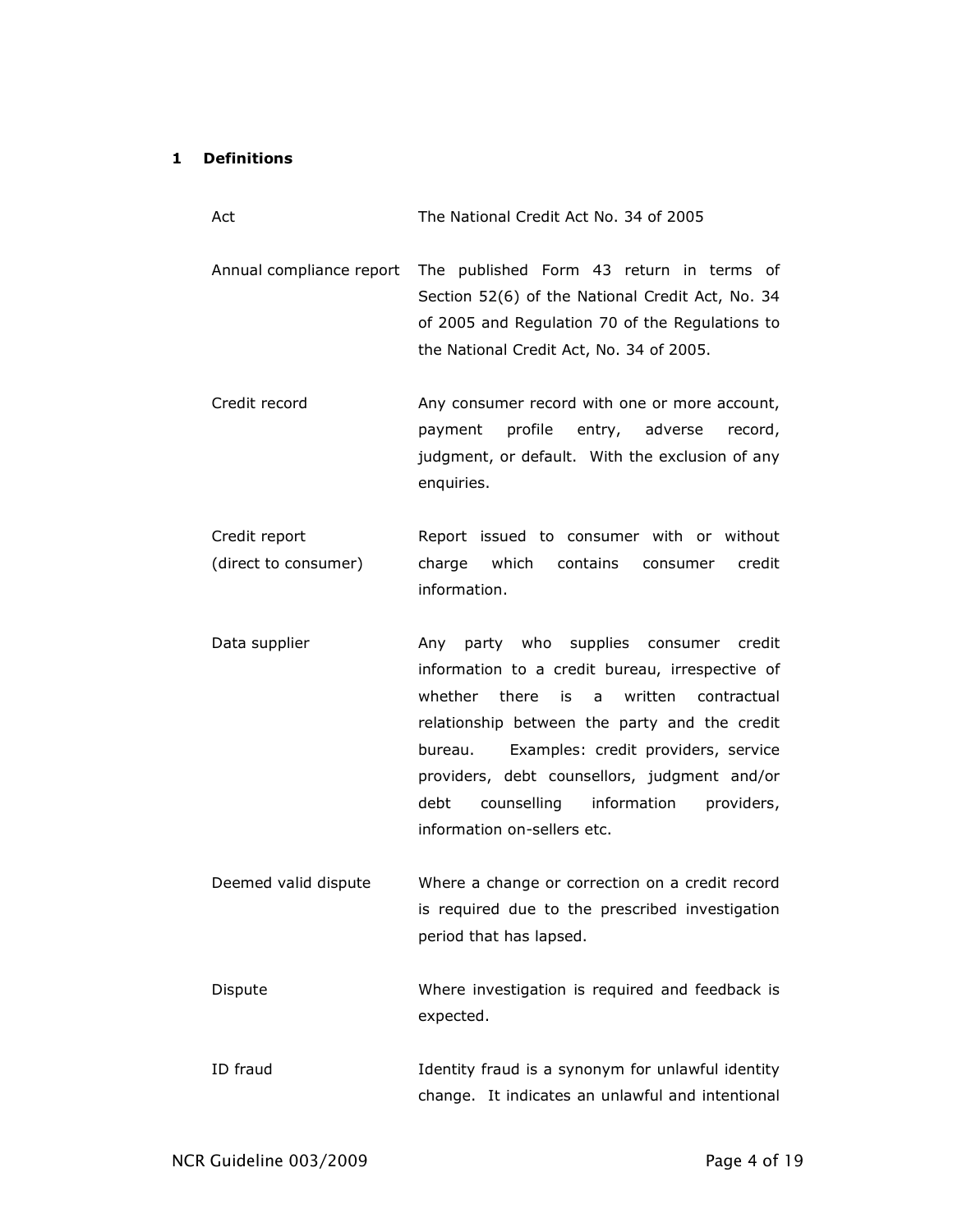misrepresentation by using the identity of another person or of a non-existing person as a target or principal tool. Identity fraud can occur without identity theft, as in the case where the fraudster has been given someone's identity information for other reasons but uses it to commit fraud, or when the person whose identity is being used is colluding with the person who is committing the

In progress of being resolved Dispute pending feedback or under investigation.

fraud.

- Information Consumer credit information in terms of Section 70(1) of the National Credit Act, No. 34 of 2005.
- Juristic person Includes a partnership, association or other body of persons, corporate or unincorporated, or a trust if (a) there are three or more individual trustees; or (b) the trustee is itself a juristic person, but does not include a stokvel.
- NCR National Credit Regulator
- Quarterly synoptic report The published Form 44 return in terms of Regulation 71 of the Regulations to the National Credit Act, No. 34 of 2005.

Regulations Regulations to the National Credit Act, No. 34 of 2005

Service provider **An entity that provides services to consumers or** other entities. Such as a medical practitioner, a telecommunication service provider etc.

Valid dispute Where a change or correction on a credit record is required after investigation.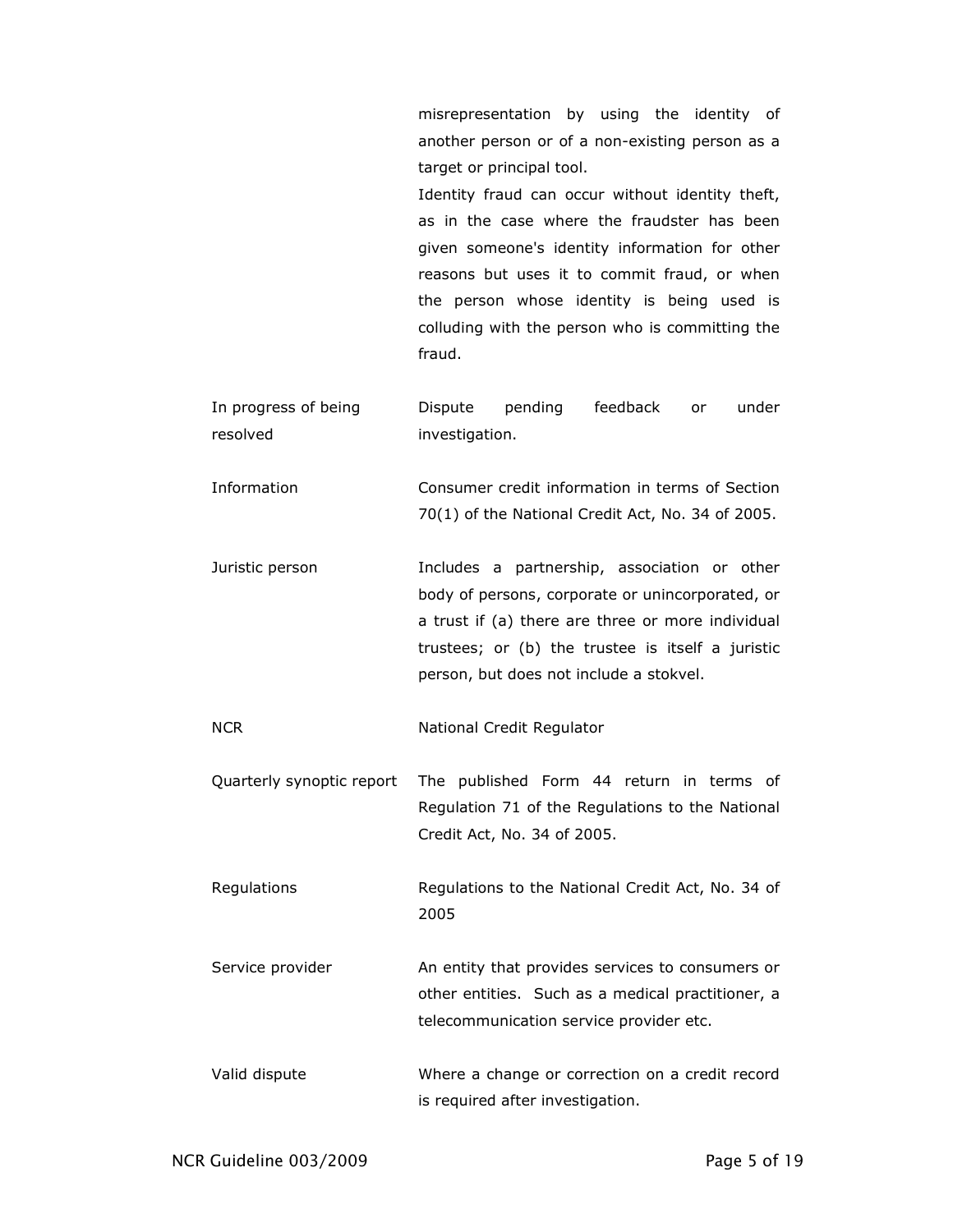Where a definition, within these guidelines does not coincide with that of the National Credit Act, No.34 of 2005, in all instances the definition within the National Credit Act, No.34 of 2005 will supersede and take precedence over any definition provided within these guidelines.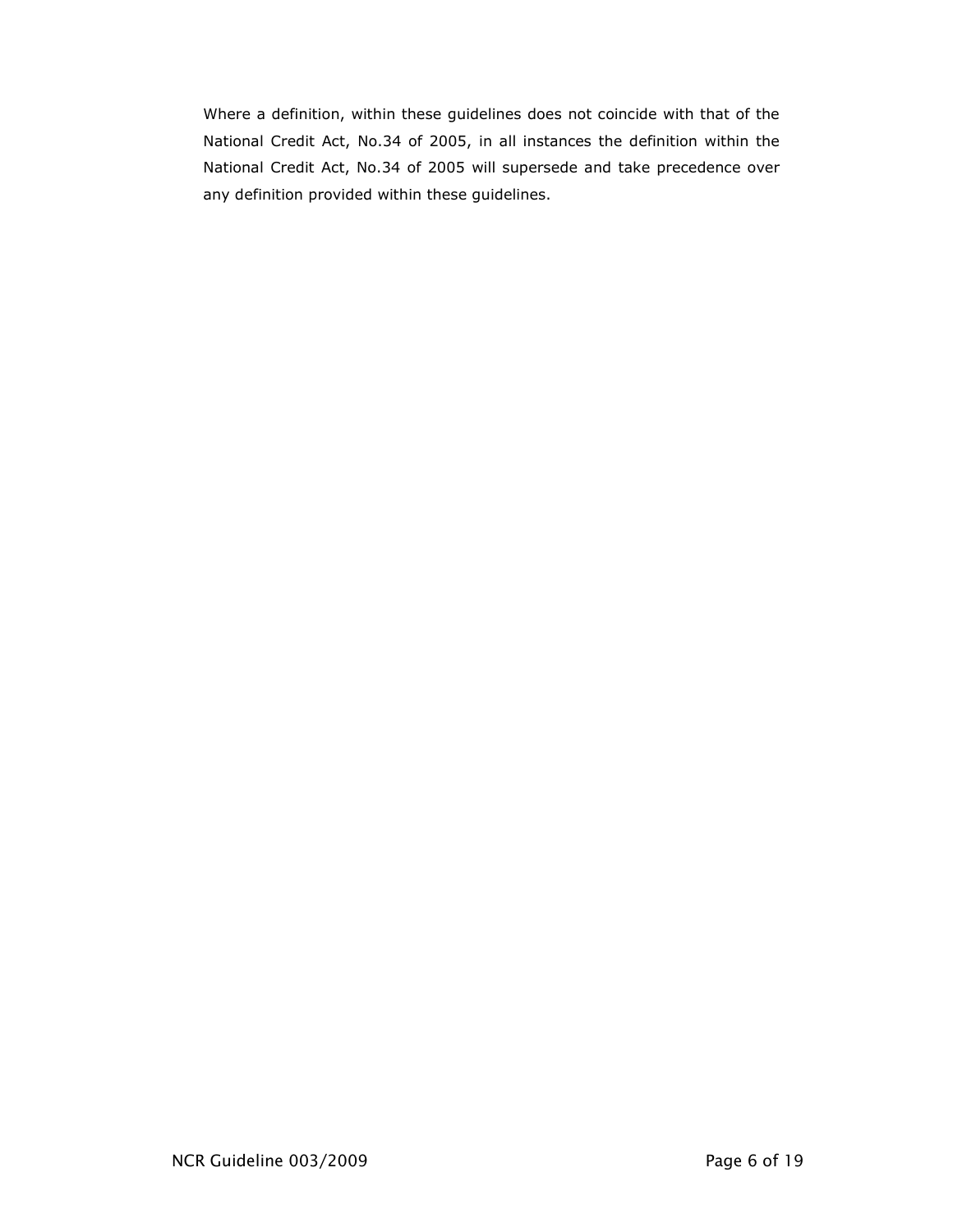### 2 Introduction

This guideline applies to independent auditors of credit bureaus who have registered with the NCR. The guidance and explanatory notes have been compiled by the NCR to provide assistance to those responsible for certifying Form 43 in terms of Sections 52(6) and 70(5) of the Act and Regulation 70 of the Regulations to the Act.

This document provides guidelines on the annual compliance report that must be certified by an independent auditor for submission to the NCR.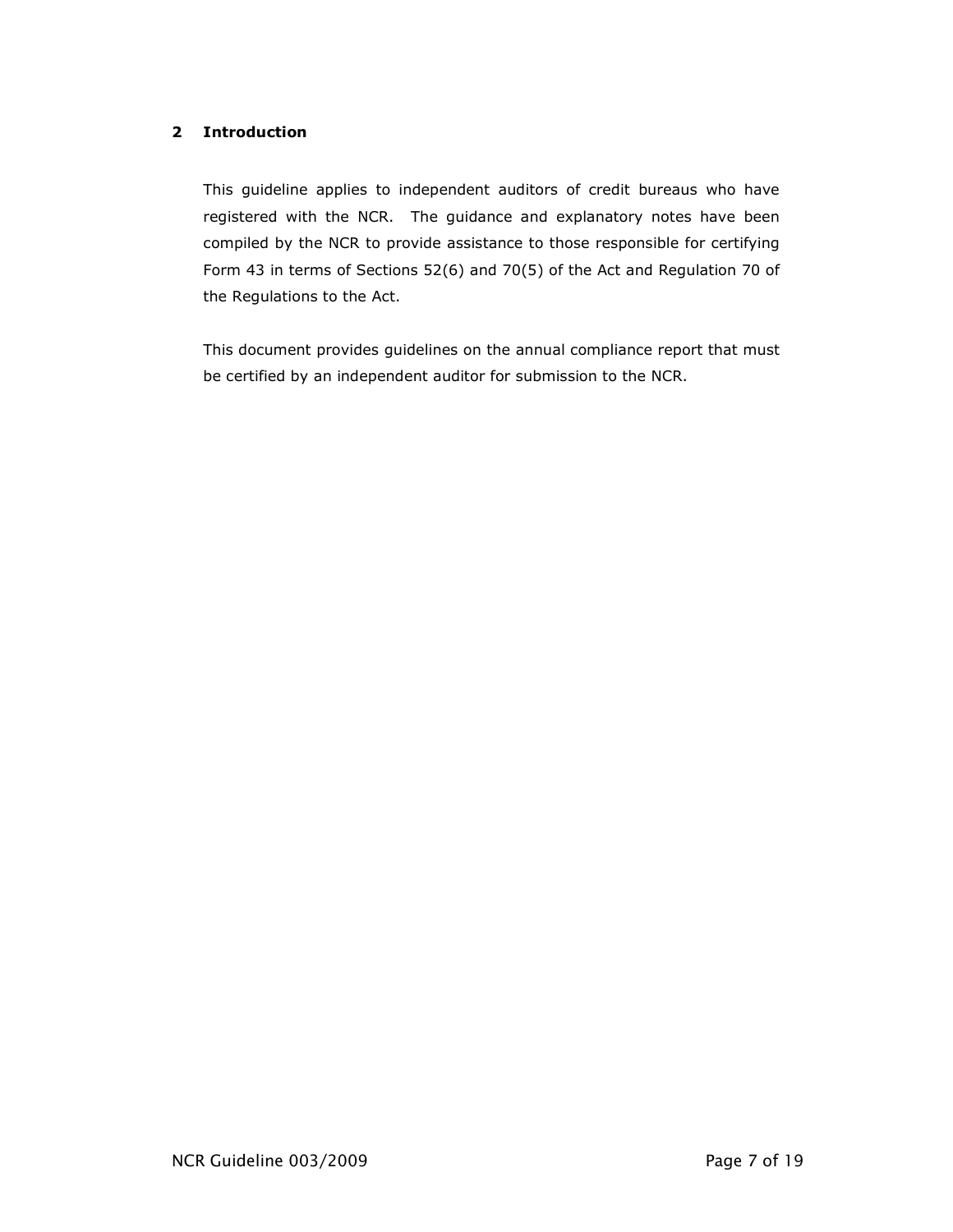#### 3 General

#### 3.1 Submission Time

The annual compliance report must be submitted by the credit bureau to the NCR by the  $15<sup>th</sup>$  of March each year for the period 1 January to 31 December of the previous year.

### 3.2 Submission Procedure and Address

The signed annual compliance report must be submitted in duplicate, with only one being signed as the original, together with an electronic version of the completed return. The signed copy and duplicate must be sent to:

The National Credit Regulator C/o The Credit Information Division 127, 15<sup>th</sup> Road Randjespark Midrand 1685 E-mail: Form43@ncr.org.za

If applicable, a nil return must be submitted in accordance with the above guidelines and procedures.

#### 3.3 Additional Information

The NCR may direct a credit bureau to furnish additional information and documentation as may be necessary for the purposes of the Act (in terms of section 70(5) of the Act). Any other documents submitted to the NCR, must be;

- An original, accompanied by one copy; or
- A copy, accompanied by one copy, one of which has been certified as correct by the independent auditor of the credit bureau.

The additional documentation will be treated as part of the return for signature purposes.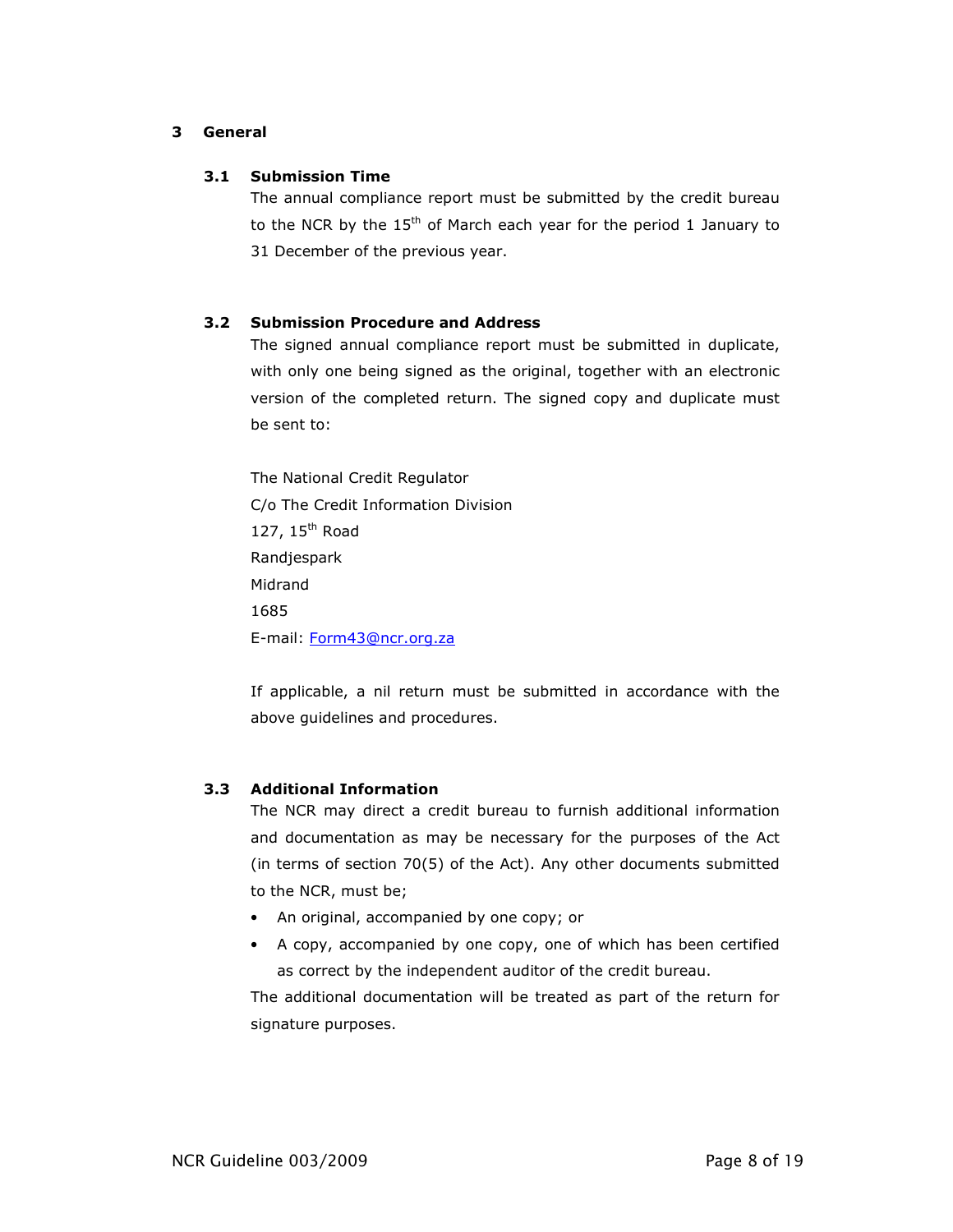#### 4 Form 43 - Company Details

Name of registered entity: registered name in terms of section 1(4) of the Companies Act, No. 61 of 1973.

NCR Registration Number: unique registration number that is allocated to each credit bureau at registration by the NCR.

Name of contact: is the person who completed / compiled the compliance report.

Telephone and e-mail contact: telephone and e-mail contact details of the person who completed / compiled the annual compliance report.

Year covered in return: the starting and ending dates pertaining to the relevant reporting period.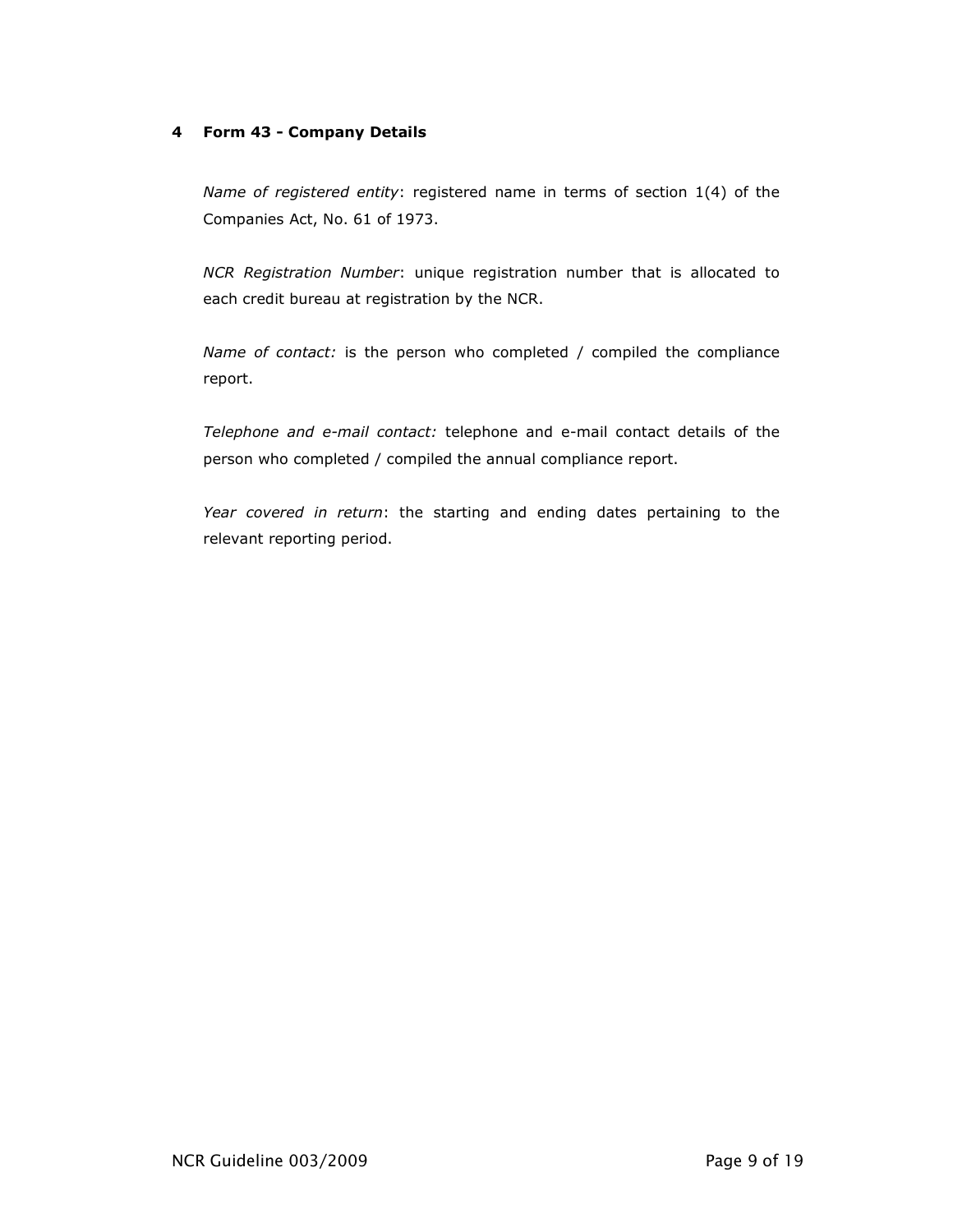### 5 Form 43 – Section 1: Company Profile (only update if applicable)

## 5.1 Sub-section 1.1 - Material changes to company

Any changes in ownership or directors; acquisition or disposal of major assets; relocation of business premises; etc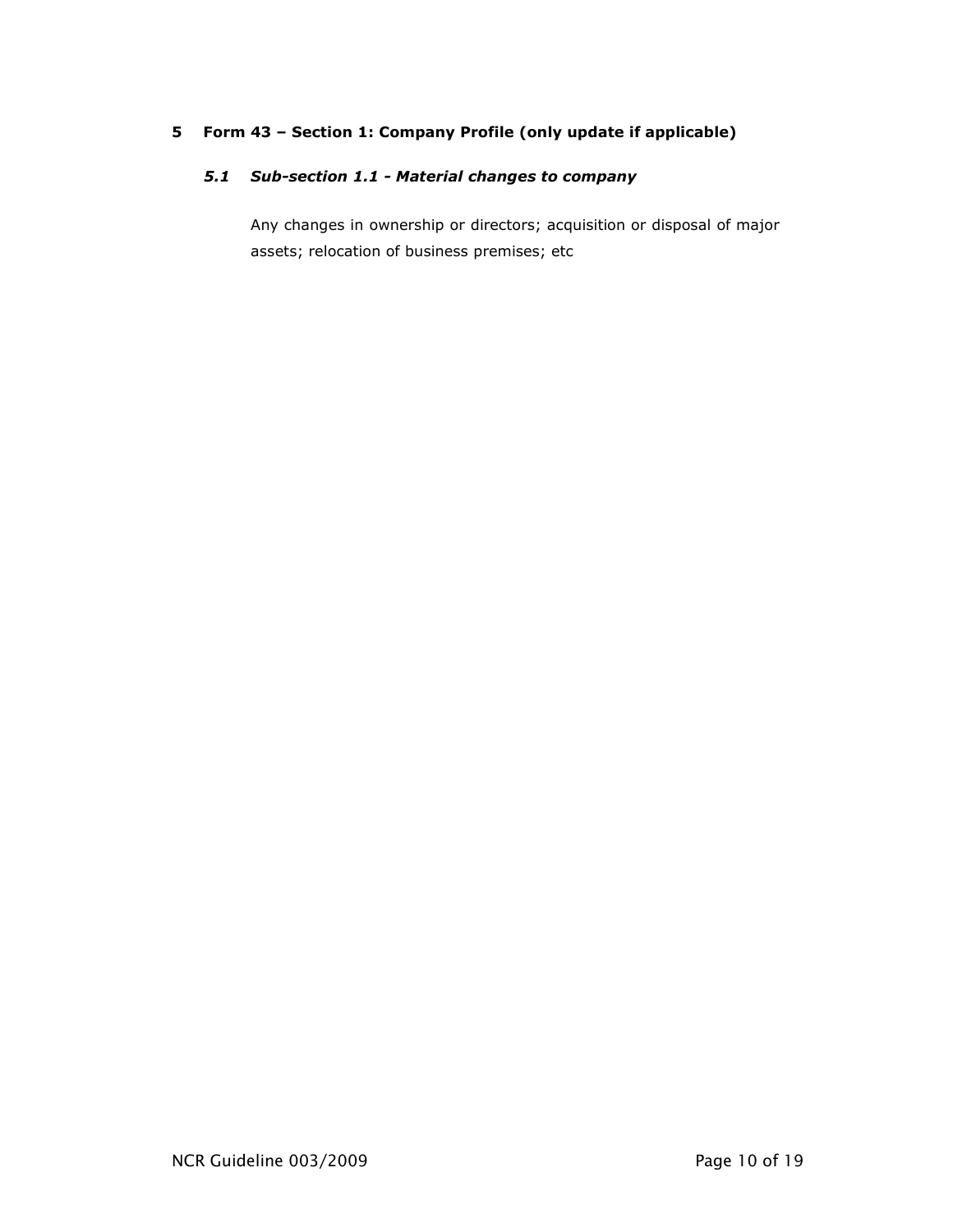#### 6 Form 43 – Section 2: Data Integrity

#### 6.1 Sub-Section 2.1 – Key measures to verify the data accuracy

- (i) Obtain copy of policies and procedures in respect of any data received from any party, irrespective whether there is an existing contractual relationship between the party and credit bureau, implemented by a credit bureau to
	- a. Validate and verify the data accuracy before loading onto its database and sending off to other parties, such as consumers, subscribers etc.;
	- b. Validate and verify the data accuracy to avoid reloading or overriding previously rejected, removed or amended data;
	- c. Communicate with the suppliers whose data was rejected due to inaccuracy; and/or who has not been submitting data;
	- d. Monitor turnaround time for data correction and reloading previous rejected data etc.
- (ii) Observe and interview the staff members who execute the tasks; and report on such findings.

## 6.2 Sub-Section 2.2 – Retention periods Regulation 17.1 of the **Regulations**

In terms of assessing compliance for the purposes of confirming subsection 2.2, the auditors are required to –

- (i) Obtain copies of policies and procedures of full process flows and functions in each process, including operational resources and systems, which have been implemented by the credit bureau to ensure compliance with the prescribed retention periods;
- (ii) Observe and interview the staff members who execute the tasks; and report on such findings;
- (iii) Sample on the basis of 5% of population or 100,000 records of each category of retention periods, whichever is the lesser, and automate tests;
- (iv) On the basis of a sample, indicate the extent to which consumer credit information records, held by credit bureau, comply with prescribed retention periods;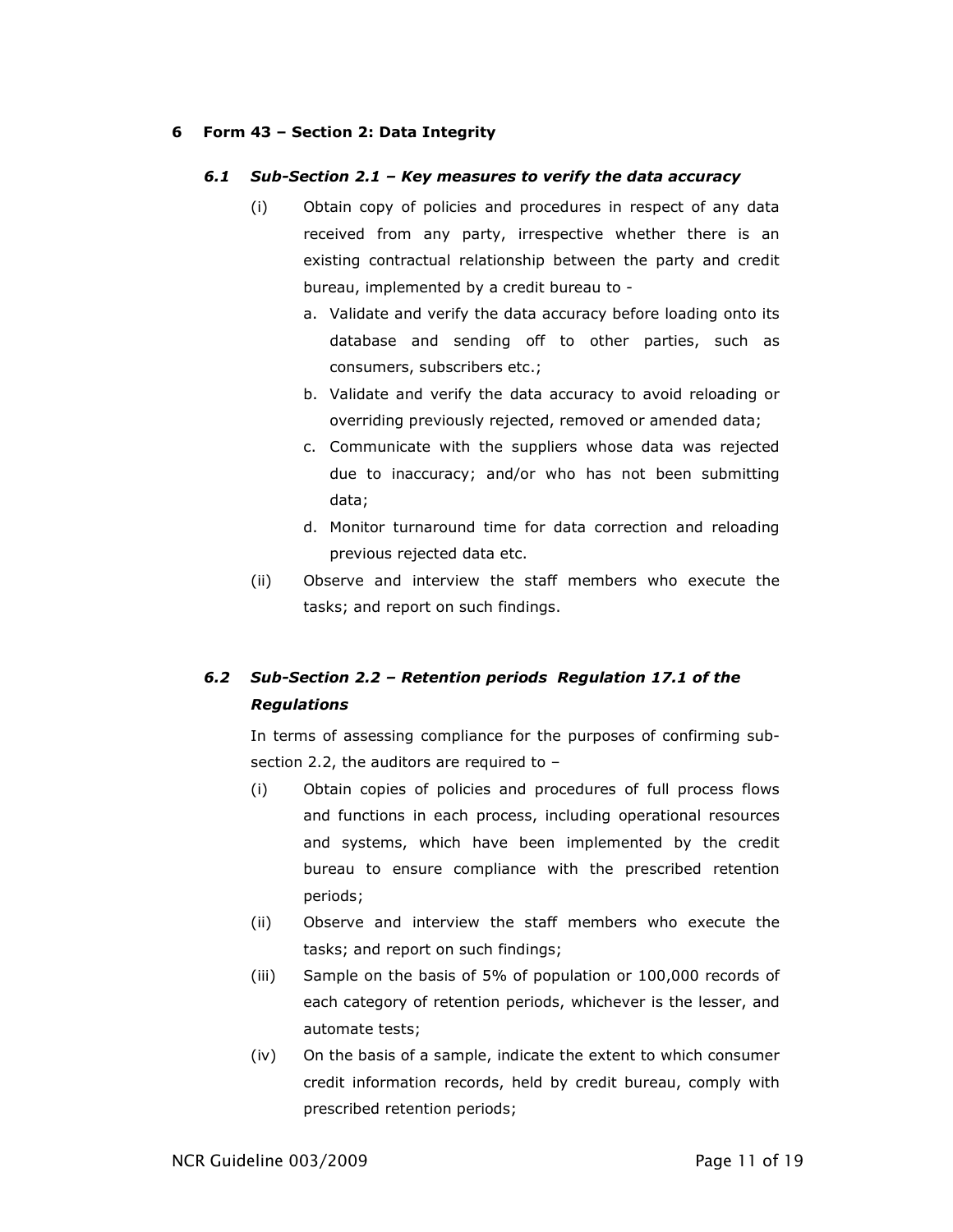- (v) Obtain a list of all disputes lodged in the last 3 month of commencing the audit, and report on –
	- a. The percentage of disputes related to data retention;
	- b. The percentage of valid disputes related to data retention; and
	- c. Provide reasons and explanations for non-compliance with data retention periods.

# 6.3 Sub-Section 2.3 – Non-displayable data in terms of Regulation 18.3 of the Regulations

In terms of assessing compliance for the purposes of confirming subsection 2.3, the auditors are required to –

- (i) Obtain a list of fields displayed on the database;
- (ii) Compare the list of fields with that of the fields held on credit bureau databases; and report on the deviations if any;
- (iii) Sample on the basis of 5% of population or 100,000 records of whole database, whichever is the lesser, and automate tests;
- (iv) Indicate the extent to which consumer credit information records, held by the credit bureau, comply with Regulation 18.3 of the Regulations.

#### 6.4 Sub-Section 2.4a – Investigation of challenged information

- (i) Obtain copies of policies and procedures of full process flows and functions in each process, including operational resources and systems, which have been implemented by the credit bureau for the investigation of information challenged by natural and juristic persons;
- (ii) Observe and interview the staff members who execute the tasks; and report on such findings.

# 6.5 Sub-Section 2.4b – Incorrect information is not repeatedly reflected on credit bureau

(i) Obtain copies of policies and procedures of full process flows and functions in each process, including operational resources and systems, which are implemented by the credit bureau to ensure that information which was previously rejected, removed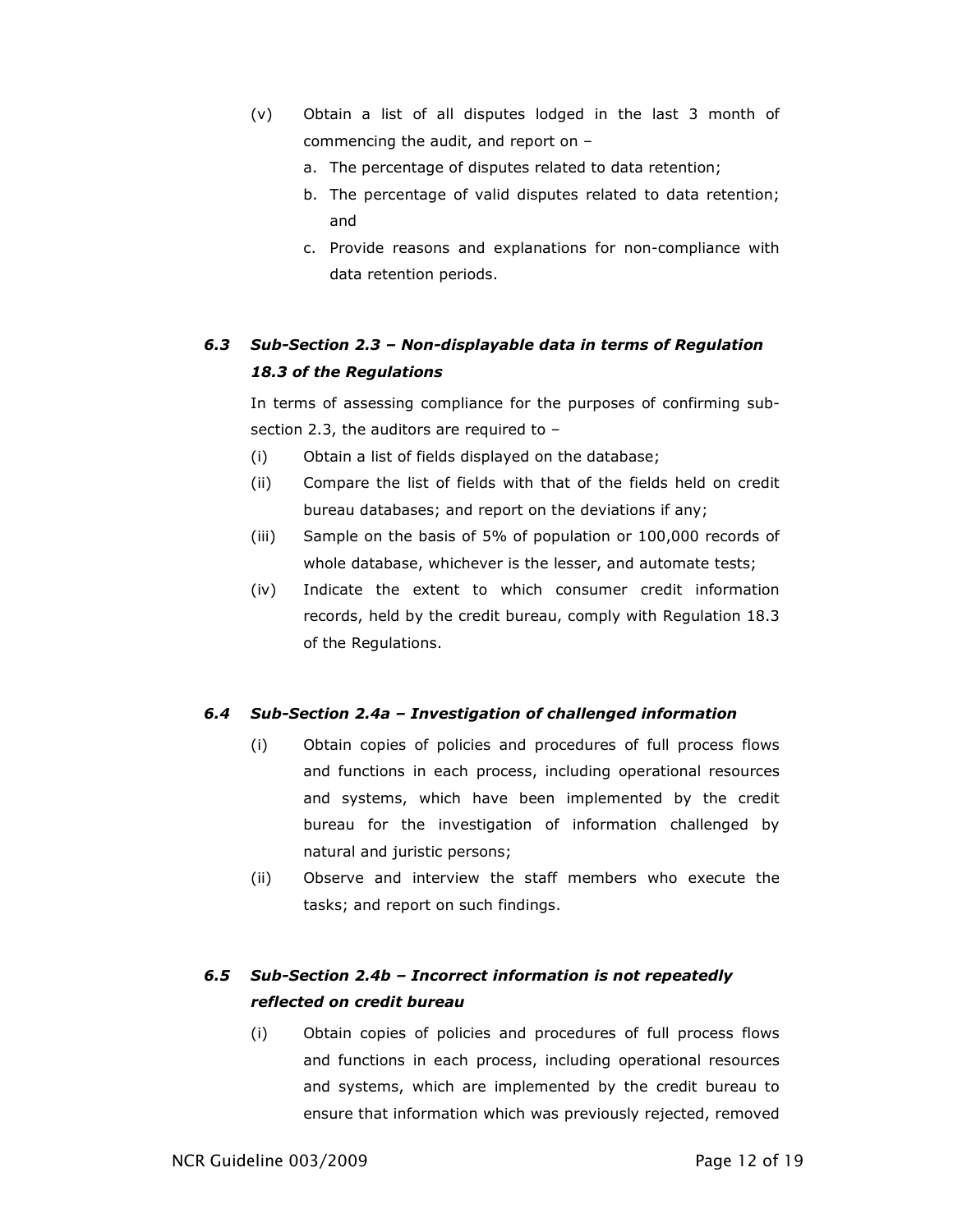or amended is not repeatedly reflected on the credit bureau database;

(ii) Observe and interview the staff members who execute the tasks; and report on such findings.

#### 6.6 Sub-Section 2.4c – Combating or preventing ID fraud

- (i) Obtain copies of policies and procedures of full process flows and functions in each process, including operational resources and systems, which have been implemented by credit bureau to ensure that consumer records and information held on the credit bureau database are not unlawfully accessed by any other consumer or third party for possible fraudulent and/or other illegal activities.
- (ii) Observe and interview the staff members who execute the tasks; and report on such findings.

### 6.7 Sub-Section 2.4d – Data security and confidentiality

- (i) Obtain copies of policies and procedures of full process flows and functions in each process, including operational resources and systems, which have been implemented by the credit bureau for keeping data, in any form and any source, secure and confidential;
- (ii) Observe and interview the staff members who execute the tasks; and report on such findings.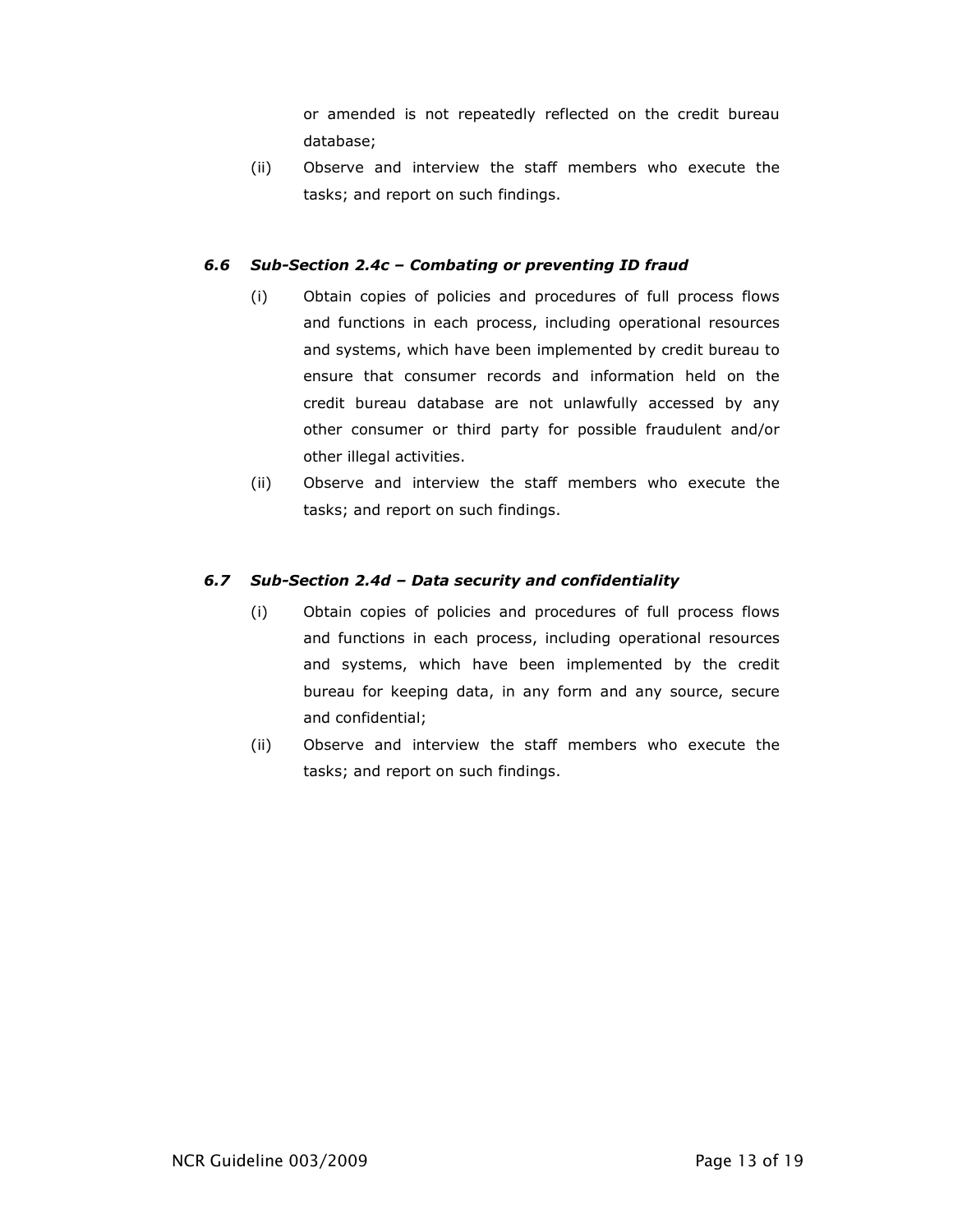#### 7 Form 43 – Section 3: Credit Reporting Activity

- 7.1 Sub-section 3.1 Credit reports issued without charge Agree the numbers with relevant supporting documents.
- 7.2 Sub-section 3.2 Credit reports issued with charge Agree the numbers with relevant supporting documents.

#### 7.3 Sub-section 3.3 – Data suppliers

Agree the numbers with relevant supporting documents.

### 7.4 Sub-section 3.4 – Persons with a credit record

Agree the numbers with relevant supporting documents.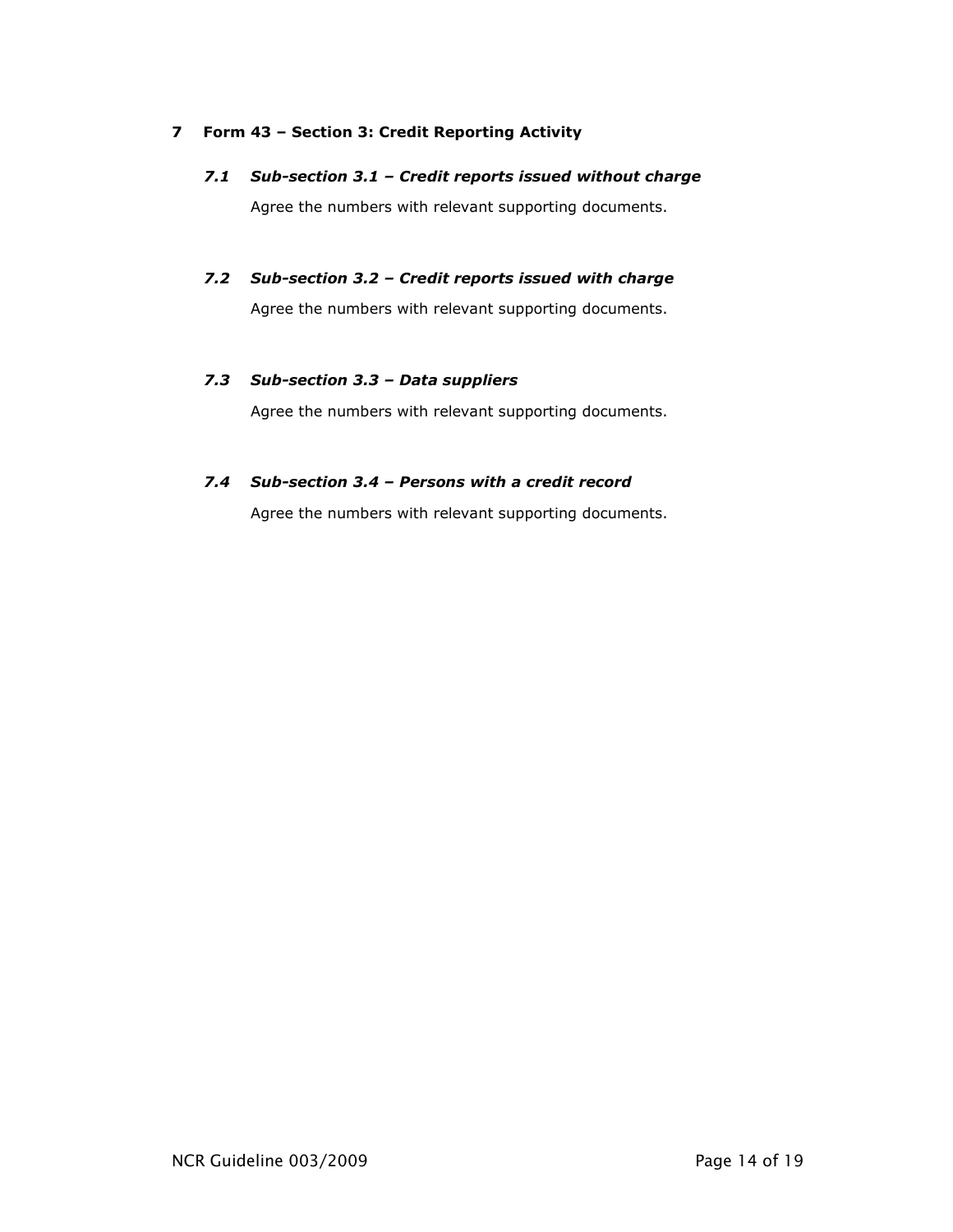#### 8 Form 43 – Section 4: Dispute resolution

8.1 Sub-section 4.1 – Disputes in respect of credit records

Agree the numbers with relevant supporting documents.

8.2 Sub-section 4.2 – Valid disputes in respect to judgments

Agree the numbers with relevant supporting documents.

8.3 Sub-section 4.3 – Valid disputes where a particular credit agreement was reflected to the incorrect natural or juristic person

Agree the numbers with relevant supporting documents.

8.4 Sub-section 4.4 – Valid disputes where the credit report was reflected to the incorrect natural or juristic person

Agree the numbers with relevant supporting documents.

8.5 Sub-section 4.5 – Valid disputes where the amount reported in respect to a judgment was incorrect

Agree the numbers with relevant supporting documents.

8.6 Sub-section 4.6 – Valid disputes about information that must be erased

Agree the numbers with relevant supporting documents.

8.7 Sub-section 4.7 – Valid disputes about other instances

Agree the numbers with relevant supporting documents.

8.8 Sub-section 4.8 – Estimate average costs and average time for resolving a dispute

Agree the numbers with relevant supporting documents.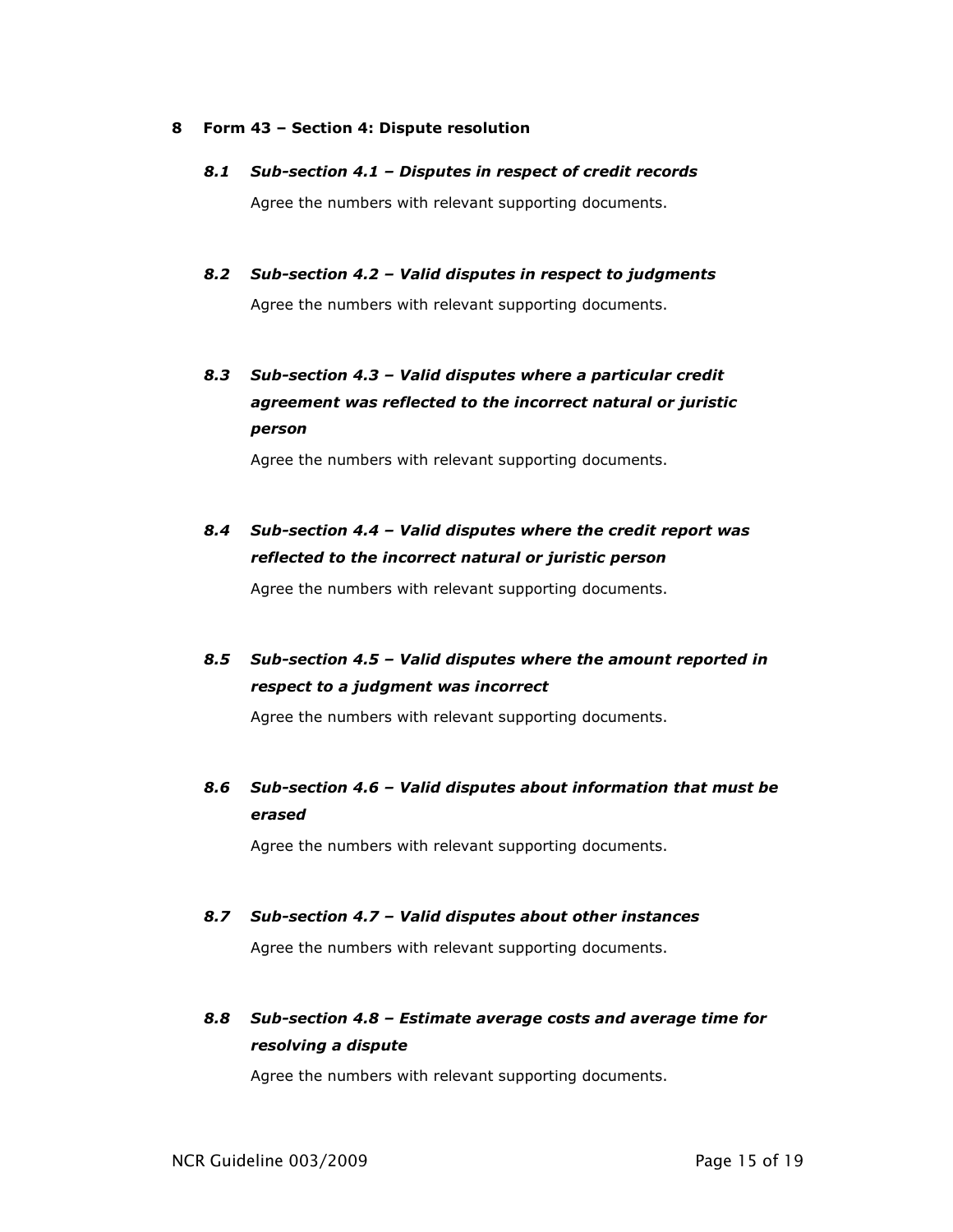#### 9 Form 43 – Section 5: Non-compliance

#### 9.1 Sub-section 5.1 – Problems and reasons of non-compliance

Agree that the problems and reasons of non-compliance are reported accurately.

### 9.2 Sub-section 5.2 – Resolutions

Agree that corrective action plans are in place and have been agreed to at senior management level.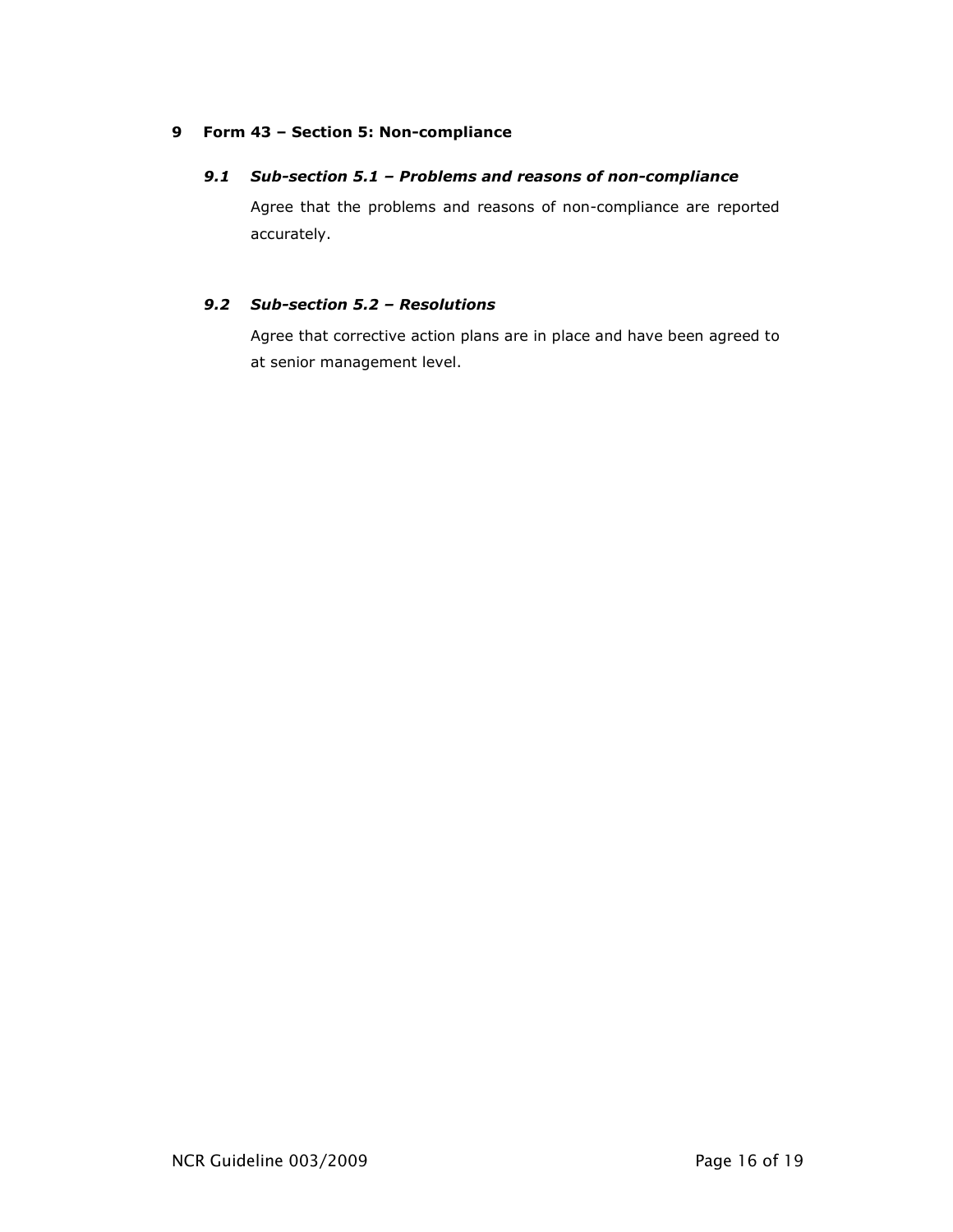#### 10 Form 43 – Section 6: General Information

# 10.1 Sub-section 6.1 – Resources allocated for the education of the public on credit reporting and credit scoring

Obtain and agree the use of resources for education of the public on credit reporting and credit scoring.

# 10.2 Sub-section 6.2 – Products to promote the objectives of the National Credit Act

Agree that the products offered by the credit bureau promote the objectives of the NCA.

#### 10.3 Sub-section 6.3 – Credit scoring models

Obtain a list of all credit scoring models and variables, and agree that all models and their respective variables have been disclosed.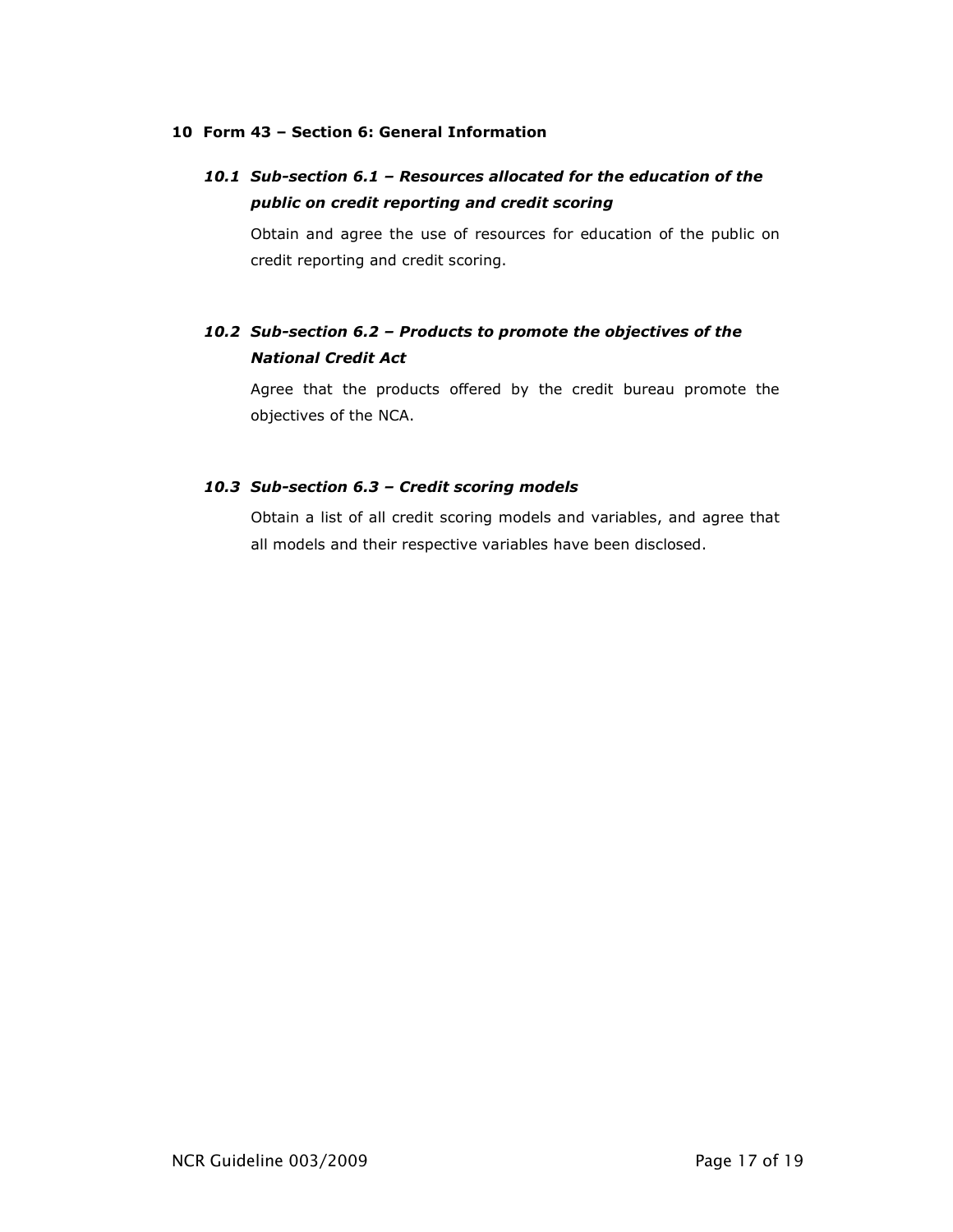#### 11 Form 43 – Section 7: Optional: Further Questions

#### 11.1 Sub-section 7.1 – Developments

Not applicable to auditors.

## 12 Additional reporting requirements

## 12.1 Enquiries done for prescribed purposes

Not applicable to auditors.